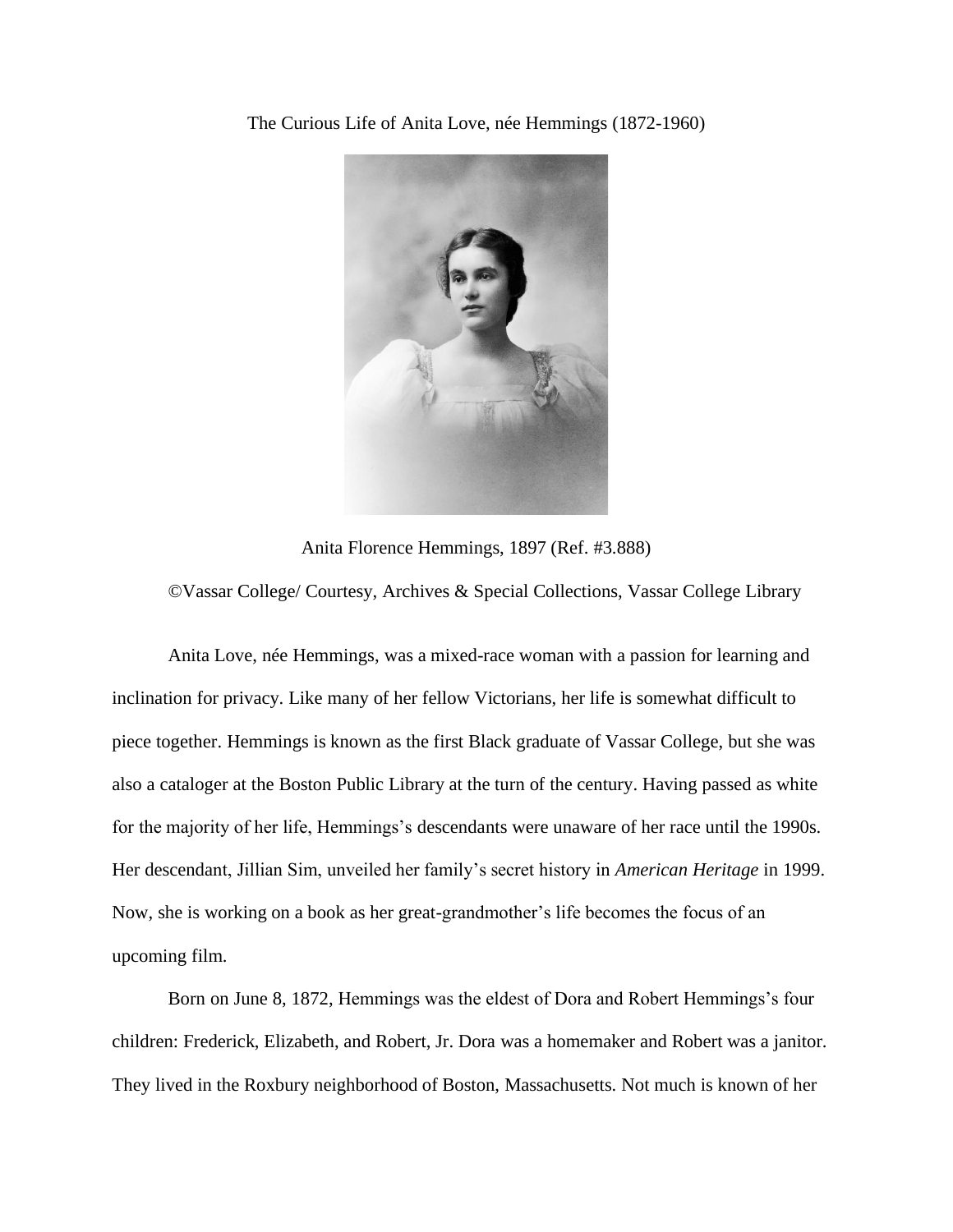early life aside from her attending Northfield Seminary and her dreams of studying at Vassar College. Close in age to his sister, Frederick John Hemmings was one of the first Black graduates of MIT and never passed for white. He worked at the Boston Navy Yard as a chemist for "all his life."<sup>1</sup>

Before the turn of the century, Hemmings became the first Black graduate of Vassar College in 1897, unbeknownst to the majority of the school. "Hemmings had proven herself an impressive student, mastering Latin, ancient Greek, and French, and, as a soprano in the college choir, had been invited to sing solo recitals at the local churches in Poughkeepsie. She was described by her classmates as an 'exotic beauty,' and many believed her heritage was Native American."<sup>2</sup>

Vassar administrators believed that Hemmings was white until her roommate, Louise Taylor, outed her, just as graduation day was approaching. Taylor had the Hemmings family investigated and revealed that they were "mulattoes." This revelation could have prevented Hemmings from completing her degree program. *The Providence Journal* reported, "a crestfallen" Hemmings appealed to the college president, "with the result that the girl was awarded her diploma." <sup>3</sup> While she was able to complete her studies and graduate, Hemmings would be hounded by the press that summer.

While Hemmings was relaxing with her mother and brother in Oak Bluffs, Martha's Vineyard (formerly Cottage City), the *Boston Daily Globe* published an article about them. It describes Hemmings as someone who, "seemed to prefer the companionship of her books and a very few select friends to the social pleasures..."<sup>4</sup> It is possible that her status as a graduate of Vassar and her brother, a graduate of M.I.T., gave the Hemmings a respectable image in the paper. The article makes no attempts to denigrate her for passing as white. Rather, it shares the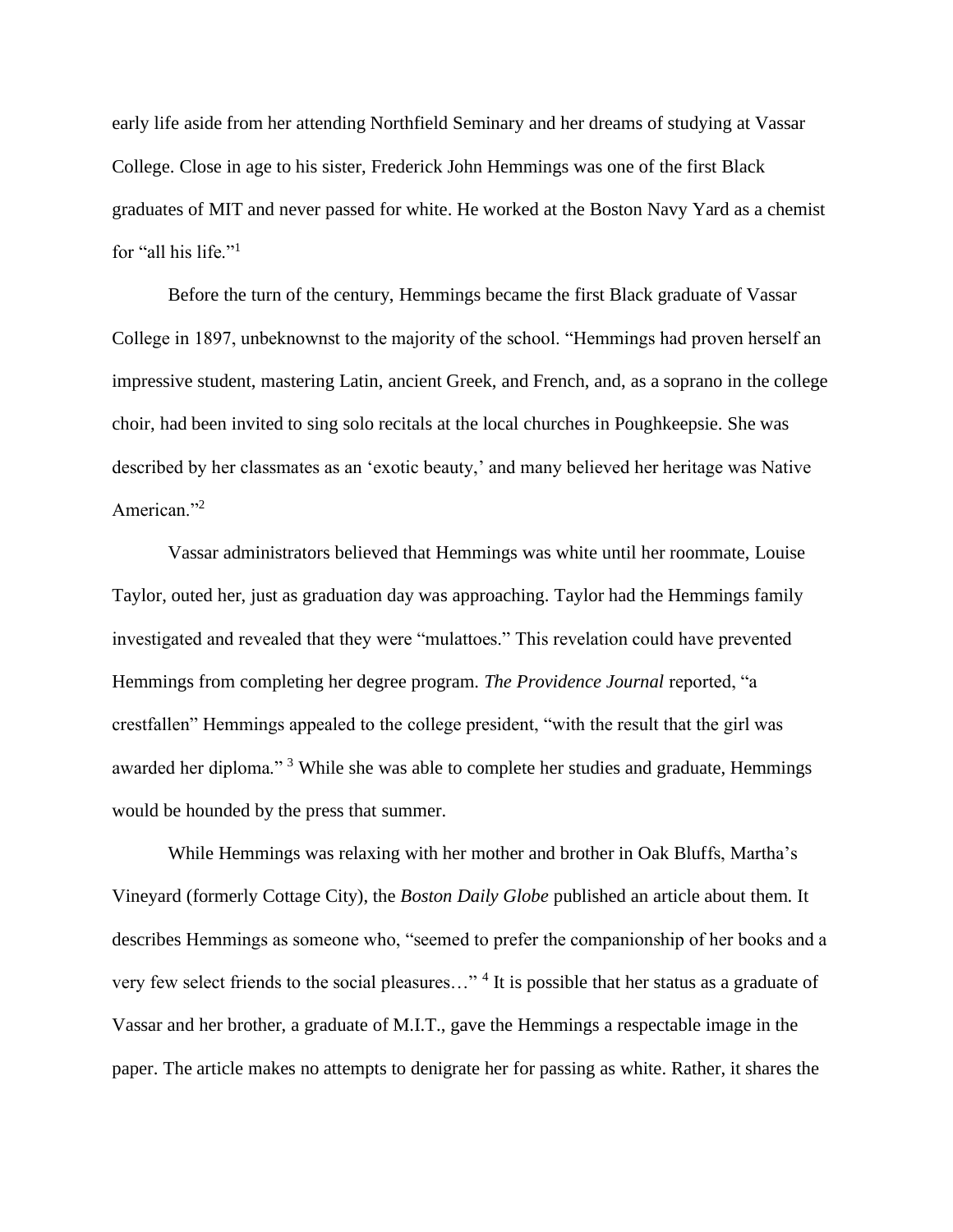community's reaction to the news. "What strikes the good folks on the bluffs with especial force in connection with the 'Hemmings episode' is the realization that the brilliant young Vassar 'grad' has been coming down here with her interesting family for the past half dozen seasons and no one of this ruffled college community knew that Miss Hemmings' people on the highlands' were not of the same delicate hued complexion as they." <sup>5</sup>

Hemmings continued to be the focus of articles from the *Boston Daily Globe* to her chagrin. One piece reveals her reaction to this coverage. "Miss Anita F. Hemmings is much displeased at the notoriety she has had because of the publicity given the fact that she is the first woman not of purely Caucasian blood who has graduated from Vassar, and because it has been said that she met with some disagreeable experiences on that account. She feels that she has been unnecessarily drawn into public notice, and hence she refuses to say anything more about the matter herself."<sup>6</sup>

Unable to garner more quotes from Hemmings, the *Globe* interviewed her father, friends, and community. Robert Hemmings supported his daughter and her dreams and said as much. "We knew she went there as a white girl and remained as such. As long as she conducted herself in a manner becoming a lady, she never thought it necessary to proclaim the fact that her parents were mulattoes…Vassar was always her favorite college."<sup>7</sup>

"Prior to her marriage, Hemmings worked for the Boston Public Library [BPL] as a cataloguer in their foreign, incunabula, and the Brown music collections."<sup>8</sup> The Incunabula and Allen A. Brown Music collections that Hemmings cataloged are listed on the BPL website today.<sup>9</sup> Hemmings was one of many librarians and catalogers who would have processed the Incunabula collection over the past 110 years, which included "A single leaf of the Gutenberg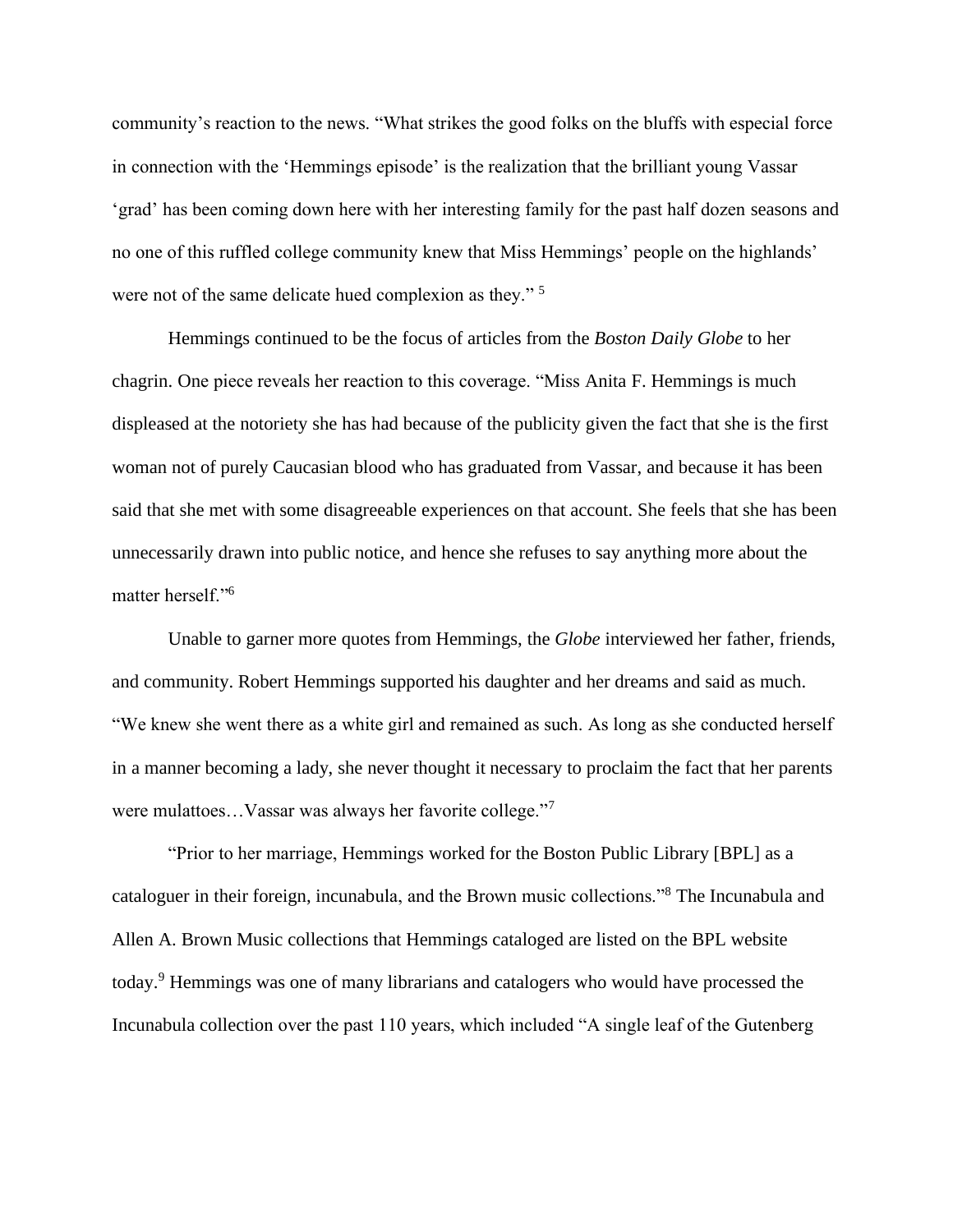Bible." According to the site, "as of February, 2020, approximately 431 editions, including every edition printed through 1480, has been fully cataloged." <sup>10</sup>

As for the Allen A. Brown Music collections, the BPL describes Brown as "an amateur musician and avid collector" who "donated his collection to the Boston Public Library in 1894."  $11\text{As}$  a former singer, Hemmings was likely a great fit for cataloging these materials. "At the time of the gift, there were approximately 6,900 volumes." Just like the Incunabula collection, this work lives on today as, "the digitized four-volume catalog of the Allen A. Brown collection (published 1910-1916)," which is available online.

Hemmings's job at the BPL, while productive, was short-lived. According to the census, she was a 27-year-old librarian living with her family in Roxbury in 1900.<sup>12</sup> In October 1903, Hemmings married Dr. Andrew J. Love of New York at Trinity church.<sup>13</sup> Dr. Love had also been passing for white, although he previously attended "historically blacks-only Meharry Medical College in Tennessee."<sup>14</sup> They moved to Manhattan and crossed the color line for good as Anita and Andrew were both listed as "white" on the census and chose not to reveal their racial background to their children. On occasion, Hemmings still visited Martha's Vineyard. Dora Hemmings visited her daughter once in New York City and was made to use the servants' entrance.<sup>15</sup> Her children were raised as white Americans and entered into exclusive white spaces such as the Horace Mann School in Manhattan and a camp on Cape Cod. The rest of Hemmings's life is a mystery as she does not appear in the papers again, save two articles; one on an event she attended and the other, her obituary.<sup>16</sup>

Possibly intrigued by this secrecy, Ellen Love found her grandmother in Martha's Vineyard before she, too, applied to Vassar College as a white student. Following in her mother's footsteps, Love became Vassar's second unofficial "Black" graduate in 1927.<sup>17</sup> Louise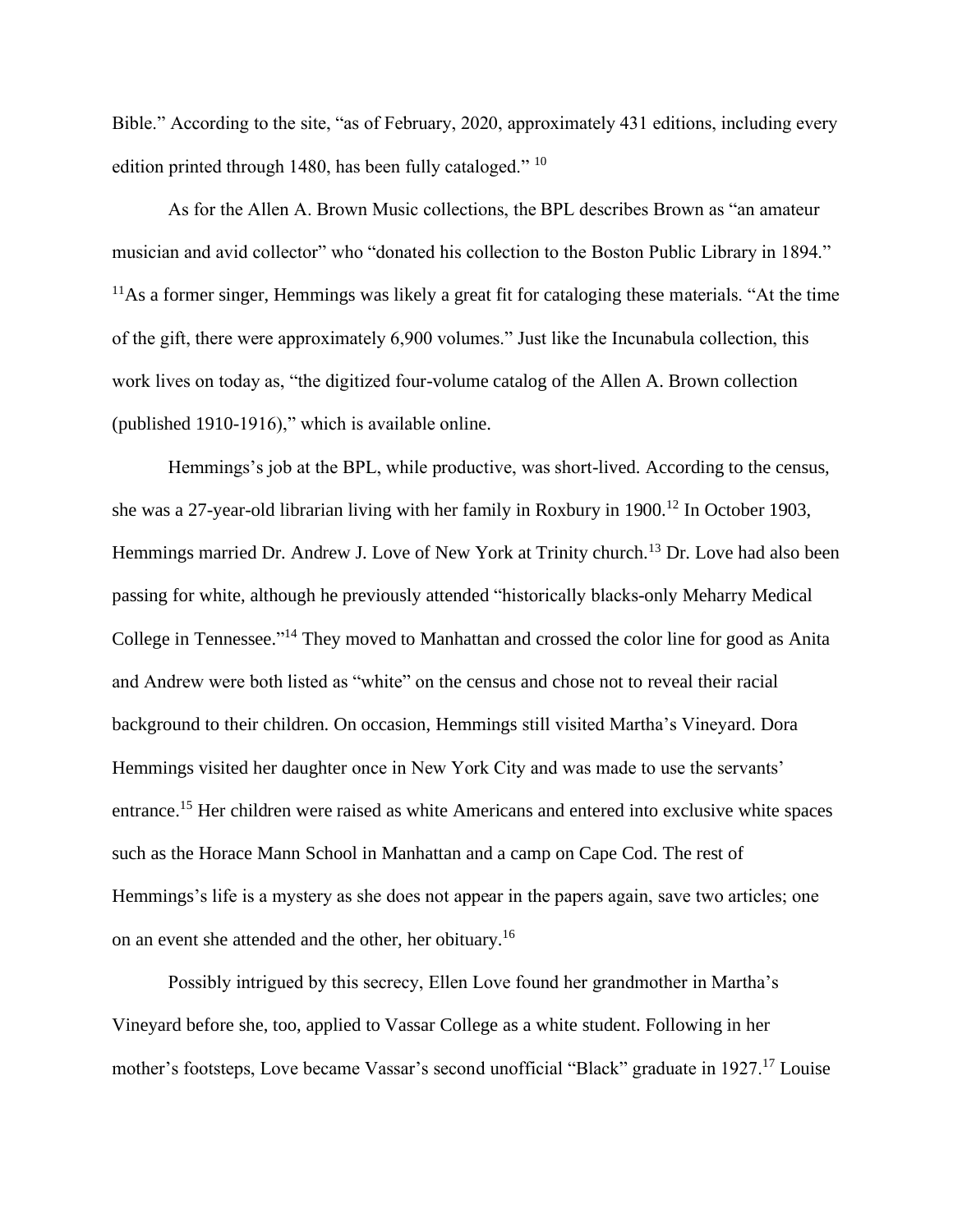Taylor, her mother's old roommate, caught wind of this development and meant to stop it but the college rebuffed her since they believed Love was unaware of her Blackness, was living alone in the dorms, and was a legacy student.

Racial passing and duplicity were popular headlines in New York in the 1920s.<sup>18</sup> In fact, as Love was beginning her studies at Vassar, the Rhinelander v. Rhinelander case dominated the New York Times. Alice B. Jones married Leonard Kip Rhinelander, an American socialite, who soon accused her of hiding her race so that he could obtain an annulment. No doubt, the Love family would have seen these headlines. They also might have seen the increase in "race" films such as *Veiled Aristocrats*, *Imitation of Life*, *Lost Boundaries*, and *Pinky*, which warned of the torment that passing could cause and encouraged the audience to accept their own race.<sup>19</sup>

While Hemmings stayed out of the news, her daughter leaned into the limelight despite her family secret. According to her granddaughter Jillian Sim, Love worked on Broadway for more than thirty years and "opened in *Oklahoma*!"<sup>20</sup> Her brother Andrew Jr. became a performer, too, although his stage was radio and television. "He sang for band leader Mitch Miller, as well as with his band the Tune Twisters, and wrote many well-known commercial  $j$ ingles.<sup>21</sup>

Having been close to her grandmother, Sim could tell that there was something that Love was not telling her about their ancestors. After her grandmother passed away in June 1994 at 89 years old, Sim was unsurprised to learn the secret; her grandmother's grandfather was a Black man. Through further research, she uncovered the full story of Hemmings and her parentage. *Vassar Quarterly*'s editor, Georgette Weir, sent her information about Hemmings's life during and after college.<sup>22</sup>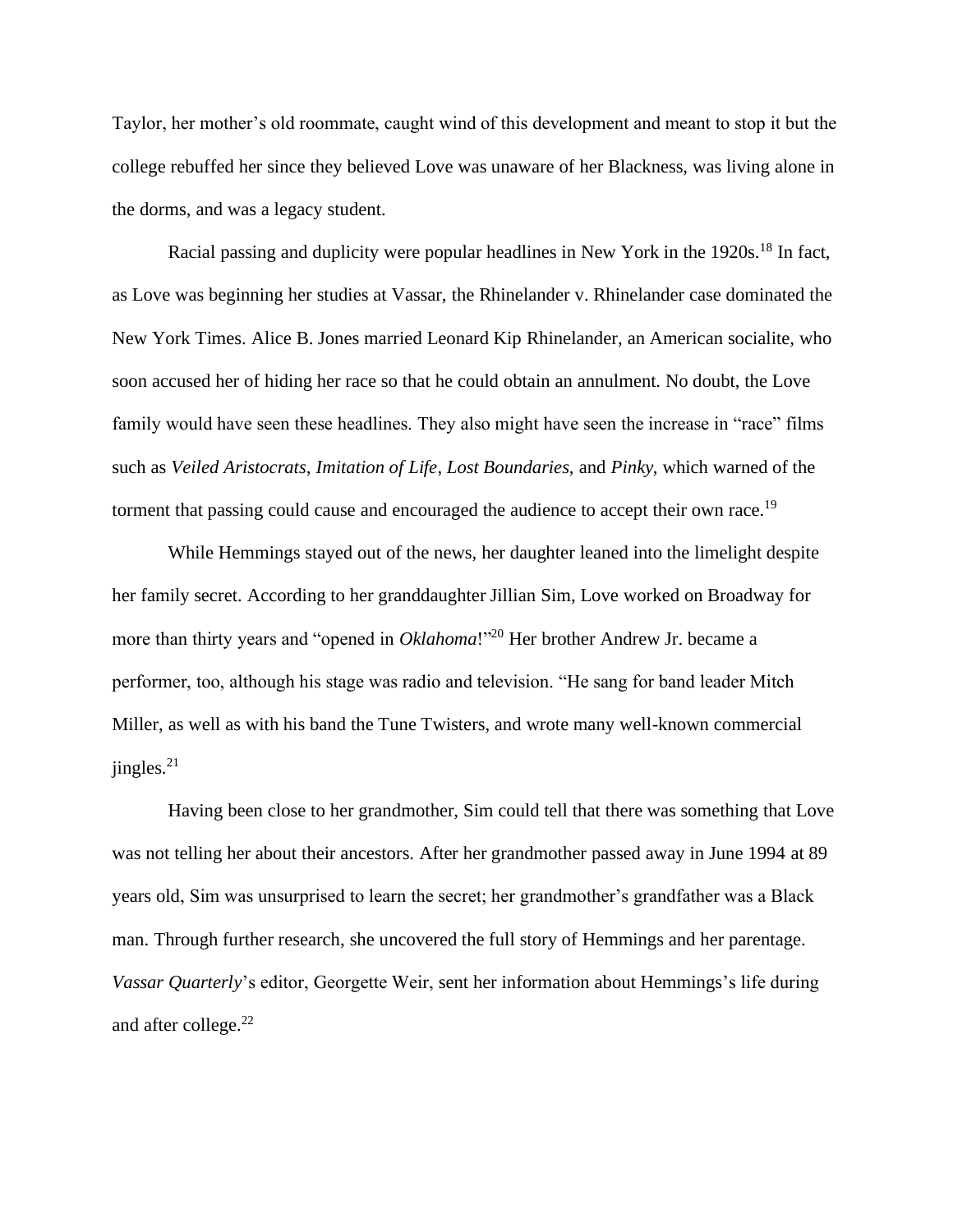Sim also learned of a possible connection between Hemmings and the Hemings of Monticello.<sup>23</sup> Their website shares, "Jill Sim believes, but cannot yet say with certainty, that she is descended from Elizabeth Hemings's son Peter Hemings, a Monticello cook and brewer who worked as a tailor after he became free in 1827, purchased by a relative at the Monticello estate sale."<sup>24</sup> Peter Hemings was Sally Hemings's brother. Sim is currently working on a book about Hemmings and her family.

Undeterred by seemingly limited information on Hemmings, her story inspired the novel *The Gilded Years* by Karin Tanabe. In the novel, Tanabe imagines Hemmings's life from childhood longing for education to her years at Vassar as a highly intelligent student with looks drawing in young men from other Northern colleges. Passing over Hemmings's life after college, Tanabe ends with Love entering Vassar. The historical fiction novel captured the attention of Reese Witherspoon's Hello Sunshine and TriStar Pictures, leading to the upcoming film adaptation *A White Lie*, starring Zendaya.<sup>25</sup> The film is currently in production with no release date available.

Racial passing has gained more attention in recent years as Riverhead Books, an imprint of Penguin Group, published Brit Bennett's novel *The Vanishing Half* in 2020 and another film adaptation of the novel *Passing,* directed by Rebecca Hall, premiered at Sundance in January 2021.<sup>26</sup> *Passing* is a film based on Nella Larsen's novel of the same name, published in 1929, and stars actresses Tessa Thompson and Ruth Negga.

With the returned interest in racial passing narratives, the life of Anita Love, née Hemmings is enigmatic. Her roots stretch deep within the history of the United States and elicit discussions on the perception of race. Hemmings paved the way for integration at one of the Seven Sisters with the help of her supportive family. This one-time librarian will always be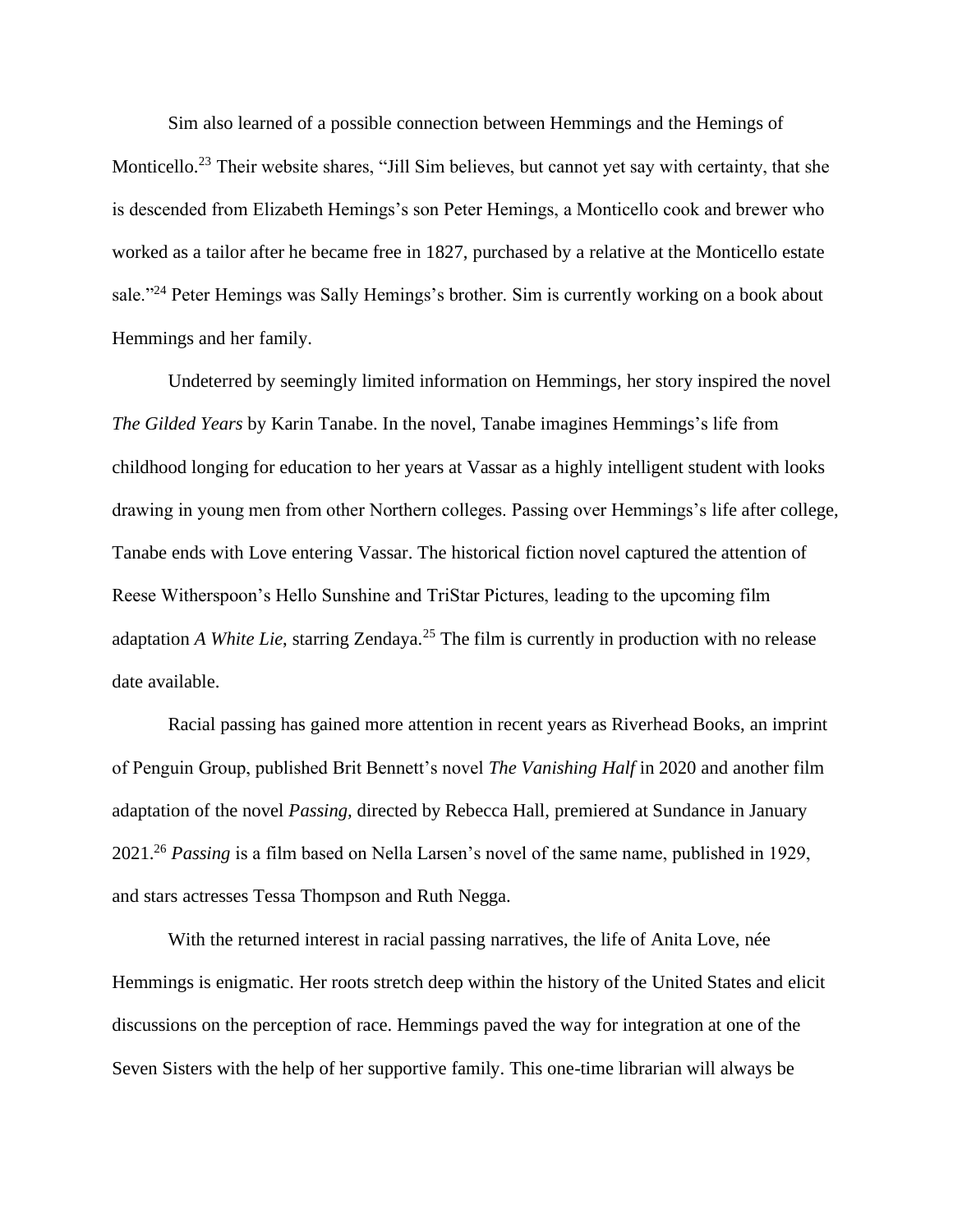remembered for her excellence and dedication to pursuing her education, despite the racist policies and attempts to stop her.

<sup>1</sup> Olivia Mancini, "Vassar's First Black Graduate: She Passed for White," *The Journal of Blacks in Higher Education*, no. 34 (Winter 2001-2002): 108-109.

<sup>2</sup> Ibid., 108.

3 Ibid.

<sup>4</sup> "On Fair Island: Many Seek Rest In The City Of Cottages. Miss Hemmings And Her Mother And Brother At The Highlands. Doings Of The Past Week Among Those On Recreation Bent." *Boston Daily Globe (1872-1922),* Aug 22, 1897.

[http://proxy3.noblenet.org/login?url=https://www-proquest-com.proxy3.noblenet.org/historical](about:blank)[newspapers/on-fair-island/docview/498660196/se-2?accountid=40663.](about:blank)

5 Ibid.

<sup>6</sup> "Won Vassar Girls Friendship: Several Students Balled Upon Miss Hemmings --father Says He Paid For Her Education. Paid The Bills Himself. Mr Hemmings Says Daughter Went To Vassar

As A White Gir1 And Applied Herself To Study." *Boston Daily Globe (1872-1922),* Aug 18,

1897. [http://proxy3.noblenet.org/login?url=https://www-proquest-](about:blank)

[com.proxy3.noblenet.org/historical-newspapers/won-vassar-girls-](about:blank)

[friendship/docview/498664020/se-2?accountid=40663.](about:blank)

7 Ibid.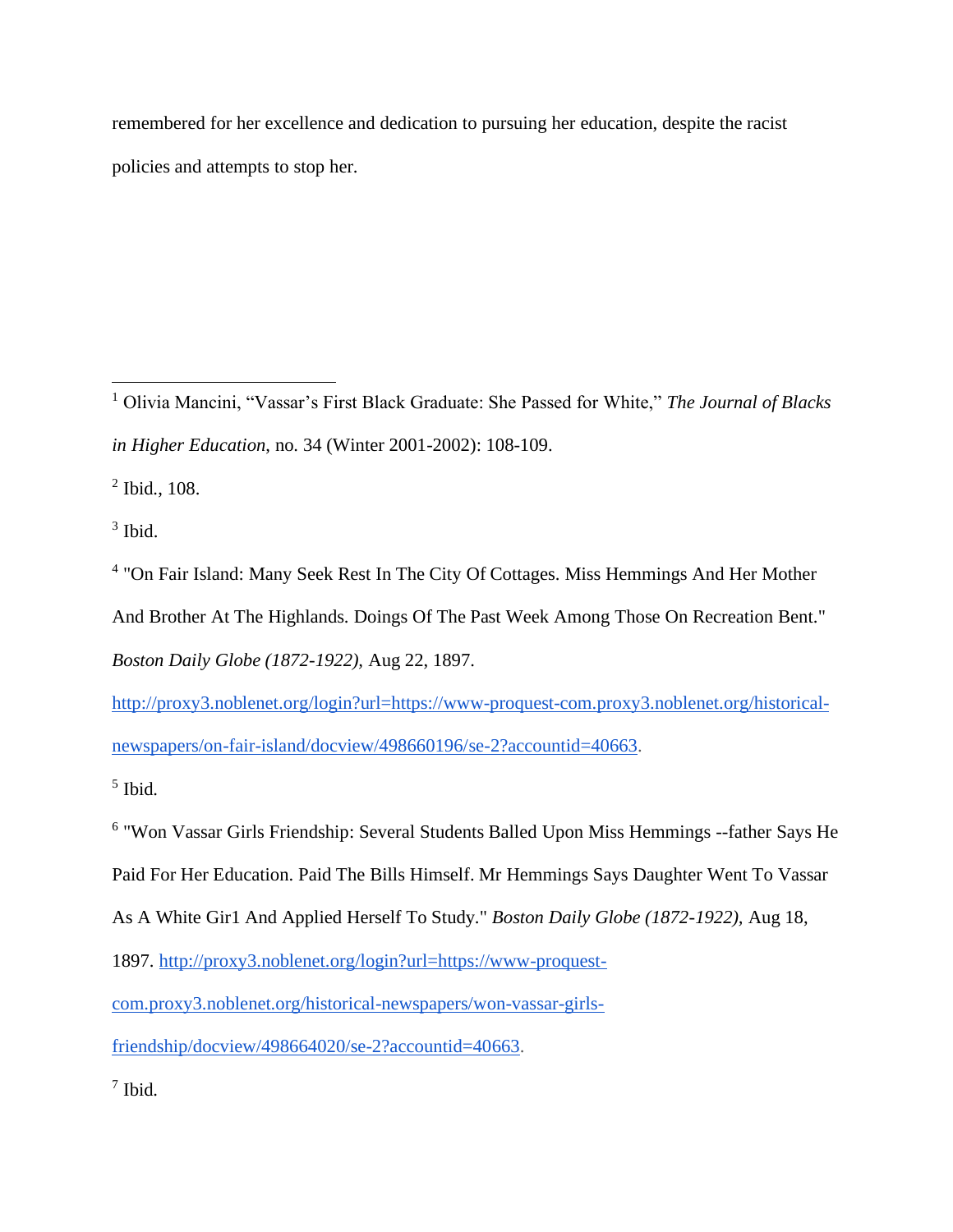8 Jillian Sim, "Fading to White" *American Heritage* 50, no. 1 (February/March 1999): 68-79.

<sup>9</sup> Research Guides. n.d. " Incunabula Collection," Boston Public Library (website). Accessed May 28, 2021. [https://guides.bpl.org/incunabula.](about:blank)

Archival Collection. n.d. "Brown, Allen A. (1835-1916) Music Collection," Boston Public Library (website). Accessed May 28, 2021. [https://www.bpl.org/archival\\_post/brown-allen-a-](about:blank)[1835-1916-music-collection/.](about:blank)

 $10$  Ibid.

 $11$  Ibid.

<sup>12</sup> Year: 1900; Census Place: Boston Ward 18, Suffolk, Massachusetts; Page: 13; Enumeration District: 1424; FHL microfilm: 1240684

<sup>13</sup> "Love-Hemmings.: Chattanooga Physician Marries A Boston Girl." *Boston Daily Globe* 

*(1872-1922),* Oct 21, 1903. [http://proxy3.noblenet.org/login?url=https://www-proquest-](about:blank)

[com.proxy3.noblenet.org/historical-newspapers/love-hemmings/docview/499985355/se-](about:blank)

[2?accountid=40663.](about:blank)

<sup>14</sup> Mancini, "Vassar's First Black Graduate," 108.

<sup>15</sup> Sim, "Fading to White," 76.

<sup>16</sup> "Obituary 1 -- no Title." *New York Times (1923-Current File),* Oct 27, 1960.

[http://proxy3.noblenet.org/login?url=https://www-proquest-com.proxy3.noblenet.org/historical](about:blank)[newspapers/obituary-1-no-title/docview/115115979/se-2?accountid=40663.](about:blank)

<sup>17</sup> Karin Tanabe, *The Gilded Years: A Novel* (New York, Washington Square Press, 2016), 373-379.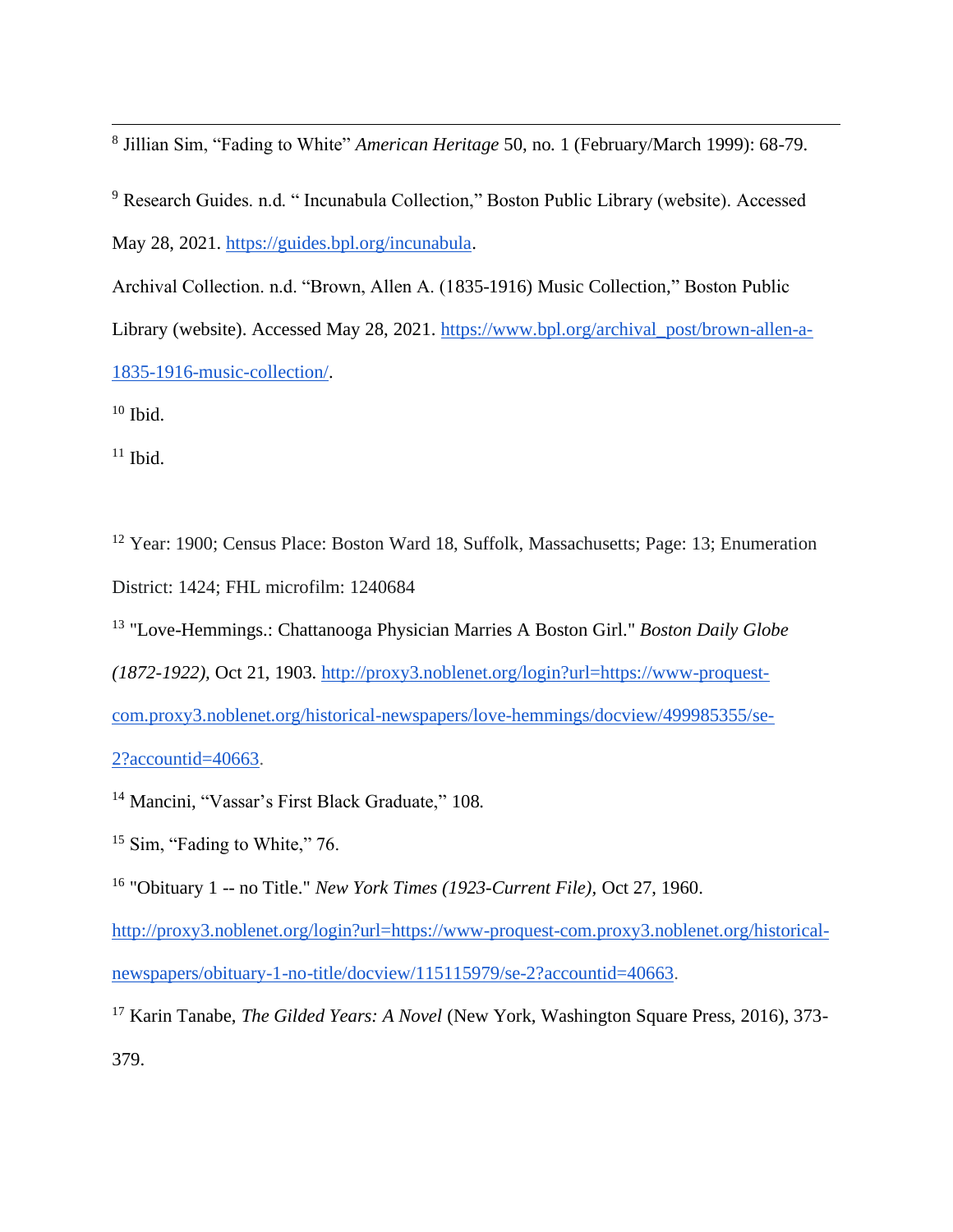<sup>18</sup> Womack, Gabrielle C. 2017. "From "Mulatto" to "Negro": How Fears of 'Passing' Changed the 1930 United States Census." Order No. 10289063, Simmons College.

[http://proxy3.noblenet.org/login?url=https://www-proquest-](about:blank)

[com.proxy3.noblenet.org/dissertations-theses/mulatto-negro-how-fears-passing-changed-](about:blank)

[1930/docview/1954049630/se-2?accountid=40663.](about:blank)

The New York Times, as well as other newspapers, published many other articles on people passing for white. The public seemed whipped into a frenzy about the number of people who may have people passing as white in the early twentieth century.

<sup>19</sup> Womack, "From "Mulatto" to "Negro," 15-18.

*Lost Boundaries,* the film and book*,* was based on a true story of a Johnston family of Keene, New Hampshire who passed for 20 years. Albert and Johnston raised their children as white. Albert, Jr. experienced shock when he found out the truth. This story holds many similarities to the Love family, as Johnston was also a doctor. However, Love likely had more patients in New York City than Johnston had in Keene. A revelation like this could have left a stain on his legacy as a doctor in the city. Ellen Love would have been 44 years old when the film debuted and the truth of her race could have overshadowed her work on Broadway.

<sup>20</sup> Jillian Sim, "Fading to White" *American Heritage* 50, no. 1 (February/March 1999): 68-79.

<sup>21</sup> Tanabe, *The Gilded Years, 389.*

<sup>22</sup> Mancini, "Vassar's First Black Graduate," 109.

<sup>23</sup> African American Oral History Project. n.d. "Jillian Atkin Sim," Monticello (website). Accessed May 28, 2021. [https://www.monticello.org/getting-word/people/jillian-atkin-sim](about:blank)  $24$  Ibid.